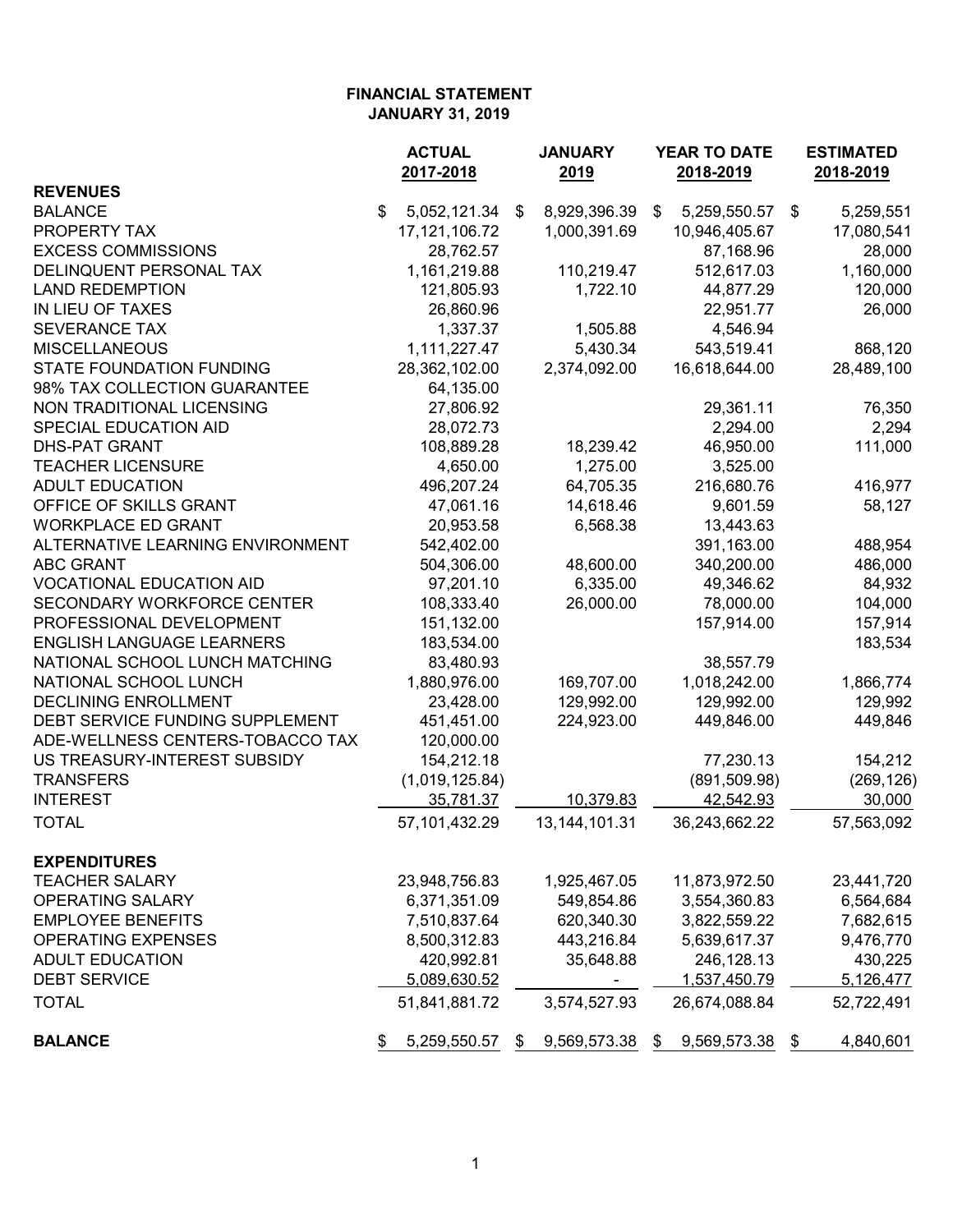|                                                                                                                                      | <b>ACTUAL</b><br>2017-2018<br><b>BUILDING FUND</b> | <b>JANUARY</b><br>2019 | YEAR TO DATE<br>2018-2019                          | <b>ESTIMATED</b><br>2018-2019 |  |  |
|--------------------------------------------------------------------------------------------------------------------------------------|----------------------------------------------------|------------------------|----------------------------------------------------|-------------------------------|--|--|
| <b>REVENUES</b>                                                                                                                      |                                                    |                        |                                                    |                               |  |  |
| <b>BALANCE</b>                                                                                                                       | $$13,406,862.49$ \$                                |                        | 9,098,462.64 \$11,493,672.12 \$                    | 11,493,672                    |  |  |
| <b>GOOD FAITH DEPOSIT</b><br><b>ACADEMIC FACILITIES PARTNERSHIP</b><br><b>DEBT SAVINGS TRANSFER</b><br>NET REMAINING REFUNDING BONDS |                                                    | 833,114.02             | 833,114.02                                         | 3,000,000                     |  |  |
| <b>INTEREST</b><br>REFUND PRIOR YEAR EXPENDITURES                                                                                    | 34,840.44<br>300.83                                | 8,927.91               | 49,646.46                                          | 25,000                        |  |  |
| TRANSFER-OPERATING                                                                                                                   | 750,000.00                                         |                        | 750,000.00                                         |                               |  |  |
| <b>TRANSFERS-TURF</b>                                                                                                                | 27,250.00                                          |                        | 22,500.00                                          | 30,000                        |  |  |
| <b>TOTAL</b>                                                                                                                         | 14,219,253.76                                      | 9,940,504.57           | 13,148,932.60                                      | 14,548,672                    |  |  |
| <b>EXPENDITURES</b>                                                                                                                  |                                                    |                        |                                                    |                               |  |  |
| <b>LAND</b>                                                                                                                          | 617,723.11                                         | 992,078.39             | 992,078.39                                         |                               |  |  |
| <b>PURCHASED SERVICES</b>                                                                                                            | 714,906.99                                         | 29,241.07              | 527,141.46                                         | 218,000                       |  |  |
| <b>EQUIPMENT &amp; FURNITURE</b><br><b>BUILDINGS-REMODELING</b>                                                                      | 53,470.06                                          | 7,799.90               | 60,101.94                                          | 192,800                       |  |  |
| <b>BUILDINGS-NEW &amp; ADDITIONS</b>                                                                                                 |                                                    | 832,915.30             | 2,801,813.10                                       | 6,950,000                     |  |  |
| <b>RENTAL-EQUIPMENT &amp; VEHICLES</b>                                                                                               | 17,342.96                                          |                        |                                                    |                               |  |  |
| <b>FEES</b>                                                                                                                          | 390.00                                             |                        |                                                    |                               |  |  |
| <b>SUPPLIES</b>                                                                                                                      | 14,884.99                                          | 5,882.81               | 22,595.27                                          | 150,000                       |  |  |
| <b>IMPROVEMENTS</b>                                                                                                                  | 1,306,863.53                                       |                        | 672,615.34                                         | 445,000                       |  |  |
| <b>TOTAL</b>                                                                                                                         | 2,725,581.64                                       | 1,867,917.47           | 5,076,345.50                                       | 7,955,800                     |  |  |
| <b>BALANCE</b>                                                                                                                       | 11,493,672.12                                      | 8,072,587.10           | 8,072,587.10                                       | 6,592,872.00                  |  |  |
|                                                                                                                                      |                                                    |                        |                                                    |                               |  |  |
| <b>BALANCE</b>                                                                                                                       | 2,307,240.00                                       | 2,836,274.46           | 2,660,530.00                                       | 2,660,530.00                  |  |  |
| <b>INTEREST</b>                                                                                                                      | 44,164.16                                          |                        | 34,234.48                                          | 44,164.00                     |  |  |
| TRANSFERS<br><b>SINKING FUND PAYMENTS</b>                                                                                            | 309,125.84                                         |                        | 141,509.98                                         | 309,126                       |  |  |
| <b>BALANCE</b>                                                                                                                       | 2,660,530.00                                       | 2,836,274.46           | 2,836,274.46                                       | 3,013,820                     |  |  |
| <b>TOTAL BUILDING FUND</b>                                                                                                           |                                                    |                        | \$ 14,154,202.12 \$ 10,908,861.56 \$ 10,908,861.56 | 9,606,692<br>\$               |  |  |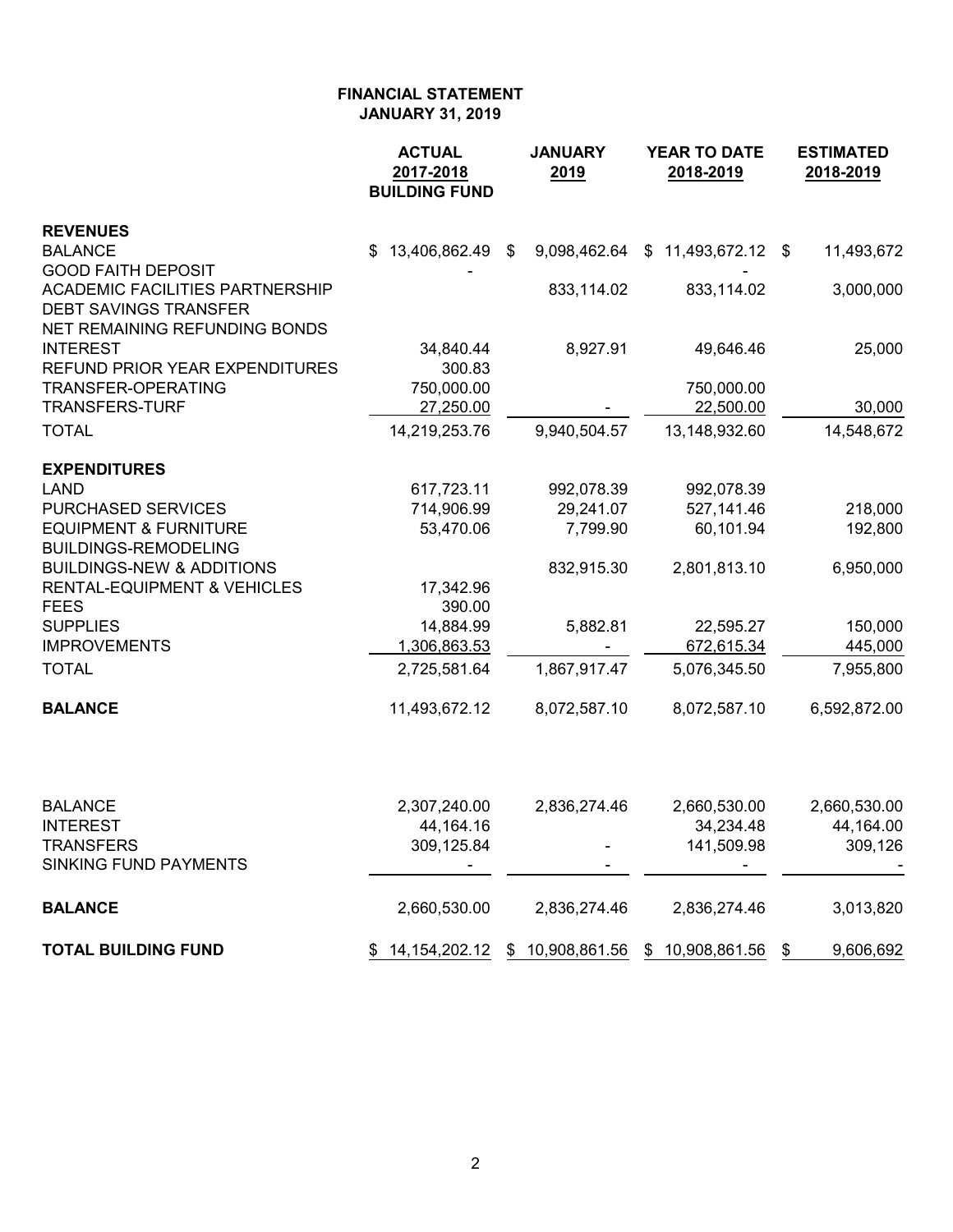### **ACTUAL JANUARY YEAR TO DATE 2017-2018 2019 2018-2019**

## **BUILDING FUND-ADULT EDUCATION**

| <b>BALANCE</b>                       | \$<br>7,161.00     | S | 4,989.10    | \$<br>4,989.10 |
|--------------------------------------|--------------------|---|-------------|----------------|
| <b>TOTAL</b>                         | 4,659.41           |   |             | 2,171.90       |
| <b>EQUIPMENT</b>                     |                    |   |             | 1,682.36       |
| <b>SUPPLIES</b>                      | 4,509.41           |   |             | 489.54         |
| <b>BUILDINGS-NEW &amp; ADDITIONS</b> |                    |   |             |                |
| <b>LAND &amp; IMPROVEMENTS</b>       |                    |   |             |                |
| <b>PURCHASED SERVICES</b>            | 150.00             |   |             |                |
| ARCHITECT & ENGINEERS                |                    |   |             |                |
| <b>EXPENDITURES</b>                  |                    |   |             |                |
| <b>TOTAL</b>                         | 11,820.41          |   | 4,989.10    | 7,161.00       |
| REFUND PRIOR YEAR EXPENDITURE        |                    |   |             |                |
| <b>GENERAL IMPROVEMENT PAYMENT</b>   |                    |   |             |                |
| <b>REVENUES</b><br><b>BALANCE</b>    | \$<br>11,820.41 \$ |   | 4,989.10 \$ | 7,161.00       |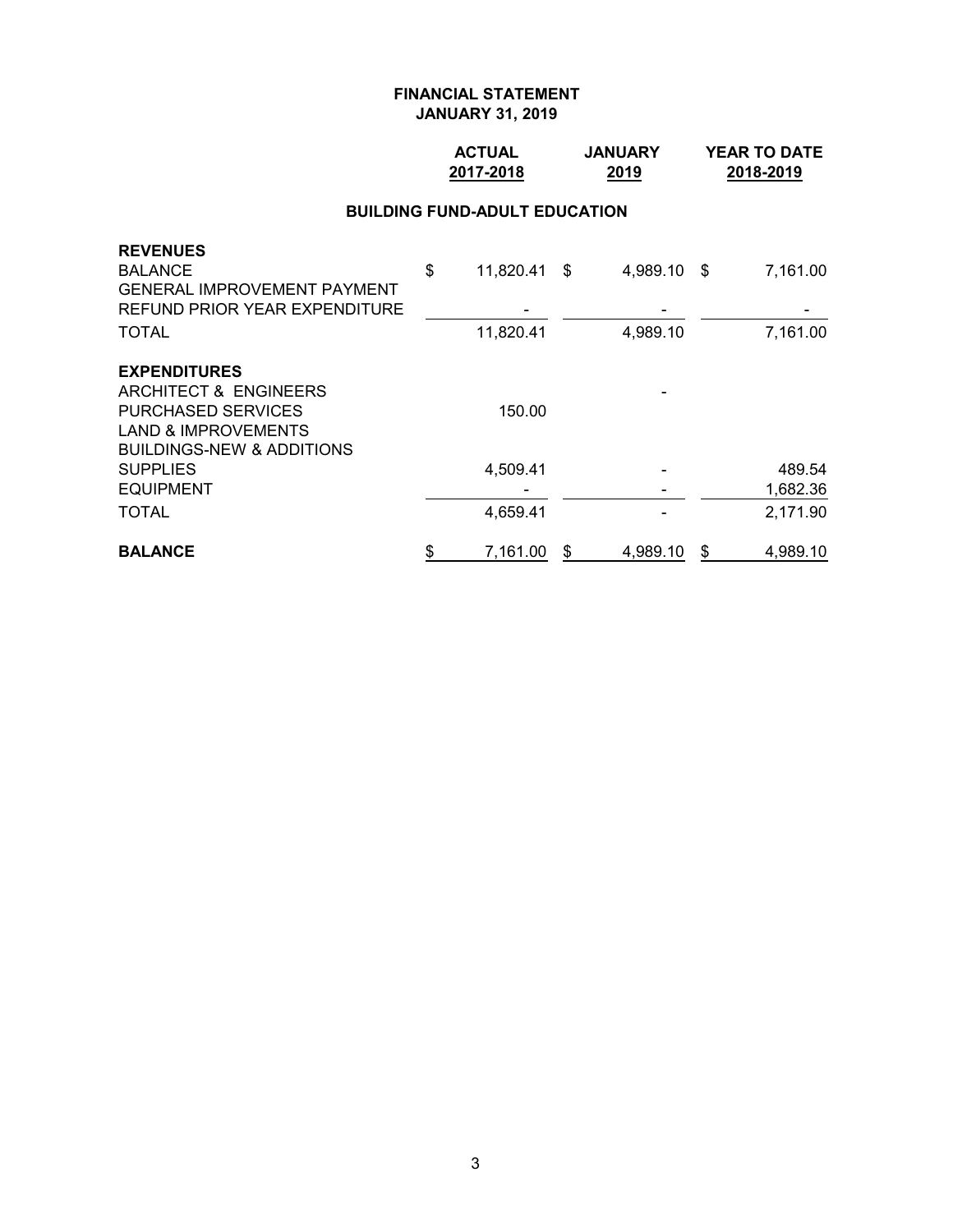|                              | <b>ACTUAL</b><br>2017-2018 |                         | <b>JANUARY</b><br>2019 | YEAR TO DATE<br>2018-2019 | <b>ESTIMATED</b><br>2018-2019 |
|------------------------------|----------------------------|-------------------------|------------------------|---------------------------|-------------------------------|
|                              |                            | <b>FEDERAL PROGRAMS</b> |                        |                           |                               |
| <b>REVENUES</b>              |                            |                         |                        |                           |                               |
| <b>BALANCE</b>               | \$                         | 78,420.01               | \$<br>$(5,281.83)$ \$  | 212,872.68                | \$<br>212,873                 |
| TITLE I, ESEA                |                            | 1,593,416.19            | 76,321.45              | 971,942.15                | 1,569,142                     |
| ARKANSAS MEDICAID PROGRAM    |                            | 86,363.76               | 9,217.06               | 11,963.02                 | 11,842                        |
| TITLE VI-B, ESEA             |                            | 1,233,105.04            | 94,823.19              | 584,449.36                | 1,293,164                     |
| EARLY CHILDHOOD HANDICAPPED  |                            | 8,435.82                |                        |                           |                               |
| <b>ARMAC</b>                 |                            | 142,662.81              |                        | 124,471.47                | 57,657                        |
| CHAPTER 1, MIGRANT           |                            | 155,623.77              | 11,605.13              | 58,025.65                 | 167,410                       |
| <b>TITLE IIA</b>             |                            | 201,915.27              |                        |                           | 212,694                       |
| <b>TITLE III</b>             |                            | 42,881.94               |                        | 41,912.99                 | 86,192                        |
| TITLE IV                     |                            | 34,648.17               |                        | 30,235.44                 | 105,288                       |
| ROTC REIMBURSEMENT           |                            | 52,150.86               | 1,887.20               | 2,940.87                  | 41,948                        |
| DHS-CHILD CARE & DEVELOPMENT |                            |                         |                        |                           |                               |
| <b>ADULT ED</b>              |                            | 106,193.63              | 10,558.92              | 42,858.35                 | 106,194                       |
| <b>TOTAL</b>                 |                            | 3,735,817.27            | 199,131.12             | 2,081,671.98              | 3,864,403                     |
| <b>EXPENDITURES</b>          |                            |                         |                        |                           |                               |
| <b>TITLE I</b>               |                            | 1,717,276.52            | 69,174.87              | 1,124,719.32              | 1,894,539                     |
| ARKANSAS MEDICAID PROGRAM    |                            | 56,530.25               | 15,281.35              | 35,206.96                 | 80,000                        |
| <b>ARMAC</b>                 |                            | 151,106.72              | 7,388.51               | 42,772.35                 | 89,000                        |
| TITLE VI-B PASSTHRU          |                            | 1,233,105.04            | 88,297.79              | 668,844.89                | 1,293,164                     |
| EARLY CHILDHOOD HANDICAPPD   |                            | 8,435.82                |                        |                           |                               |
| <b>CHAPTER 1, MIGRANT</b>    |                            | 155,623.77              | 11,791.36              | 69,817.01                 | 167,410                       |
| <b>TITLE IIA</b>             |                            |                         |                        |                           |                               |
| <b>ROTC</b>                  |                            | 52,150.86               | 2,205.00               | 13,230.00                 | 41,948                        |
| <b>ADULT EDUCATION</b>       |                            | 95,796.73               | 5,208.44               | 48,066.79                 | 106,194                       |
| <b>TITLE III</b>             |                            | 42,214.12               |                        | 42,580.81                 | 86,859                        |
| TITLE IV                     |                            |                         | 20,271.06              | 56,921.11                 | 105,288                       |
| DHS-CHILD CARE & DEVELOPMENT |                            | 307.86                  |                        |                           |                               |
| <b>VOCATIONAL EDUCATION</b>  |                            | 10,396.90               |                        |                           |                               |
| <b>TOTAL</b>                 |                            | 3,522,944.59            | 219,618.38             | 2,102,159.24              | 3,864,403                     |
| <b>BALANCE</b>               | \$                         | 212,872.68              | \$<br>(20,487.26)      | \$<br>(20,487.26)         | \$                            |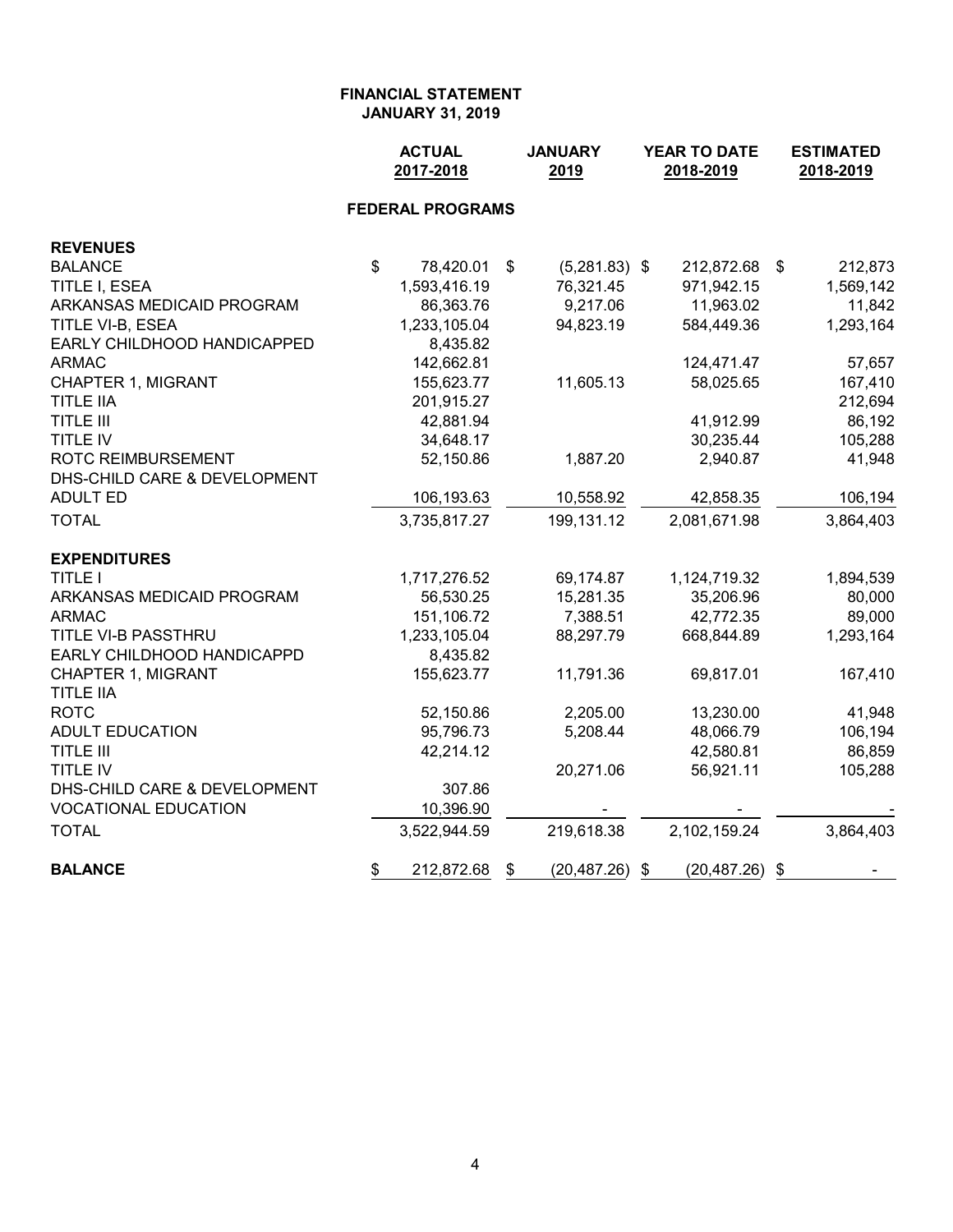|                                    |                             | <b>ACTUAL</b><br>2017-2018 | <b>JANUARY</b><br>2019 |                  | YEAR TO DATE<br>2018-2019 |                 |  | <b>ESTIMATED</b><br>2018-2019 |  |  |
|------------------------------------|-----------------------------|----------------------------|------------------------|------------------|---------------------------|-----------------|--|-------------------------------|--|--|
|                                    | <b>SCHOOL LUNCH PROGRAM</b> |                            |                        |                  |                           |                 |  |                               |  |  |
| <b>REVENUES</b>                    |                             |                            |                        |                  |                           |                 |  |                               |  |  |
| <b>BALANCE</b>                     | \$                          | 777,249.11                 | - \$                   | 851,689.43 \$    |                           | 840,932.29 \$   |  | 840,932                       |  |  |
| <b>LUNCH &amp; BREAKFAST SALES</b> |                             | 375,828.57                 |                        | 32,465.25        |                           | 186,084.98      |  | 277,000                       |  |  |
| <b>REIMBURSEMENT</b>               |                             | 2,260,981.21               |                        | 166,749.55       |                           | 967,842.27      |  | 2,279,713                     |  |  |
| LOANS RECEIVED (REPAID)            |                             |                            |                        |                  |                           |                 |  |                               |  |  |
| OTHER INCOME                       |                             | 130,474.46                 |                        | 9,111.11         |                           | 52,370.78       |  | 156,185                       |  |  |
| <b>TOTAL</b>                       |                             | 3,544,533.35               |                        | 1,060,015.34     |                           | 2,047,230.32    |  | 3,553,830                     |  |  |
| <b>EXPENDITURES</b>                |                             |                            |                        |                  |                           |                 |  |                               |  |  |
| <b>SALARIES</b>                    |                             | 1,171,102.87               |                        | 97,275.06        |                           | 614,500.24      |  | 1,247,712                     |  |  |
| <b>BENEFITS</b>                    |                             | 327,082.83                 |                        | 28,535.96        |                           | 174,541.79      |  | 352,685                       |  |  |
| <b>FOOD PURCHASES</b>              |                             | 905,841.49                 |                        | 51,372.31        |                           | 333,262.72      |  | 775,563                       |  |  |
| <b>OTHER EXPENSES</b>              |                             | 299,573.87                 |                        | <u>15,124.64</u> |                           | 57,218.20       |  | 261,918                       |  |  |
| <b>TOTAL</b>                       |                             | 2,703,601.06               |                        | 192,307.97       |                           | 1,179,522.95    |  | 2,637,878                     |  |  |
| <b>BALANCE</b>                     | \$                          | 840,932.29                 | \$                     | 867,707.37       | \$                        | 867,707.37      |  | 915,952                       |  |  |
| <b>TOTAL BALANCES</b>              |                             | \$20,474,718.66            |                        | \$21,330,644.15  |                           | \$21,330,644.15 |  | \$12,356,586.00               |  |  |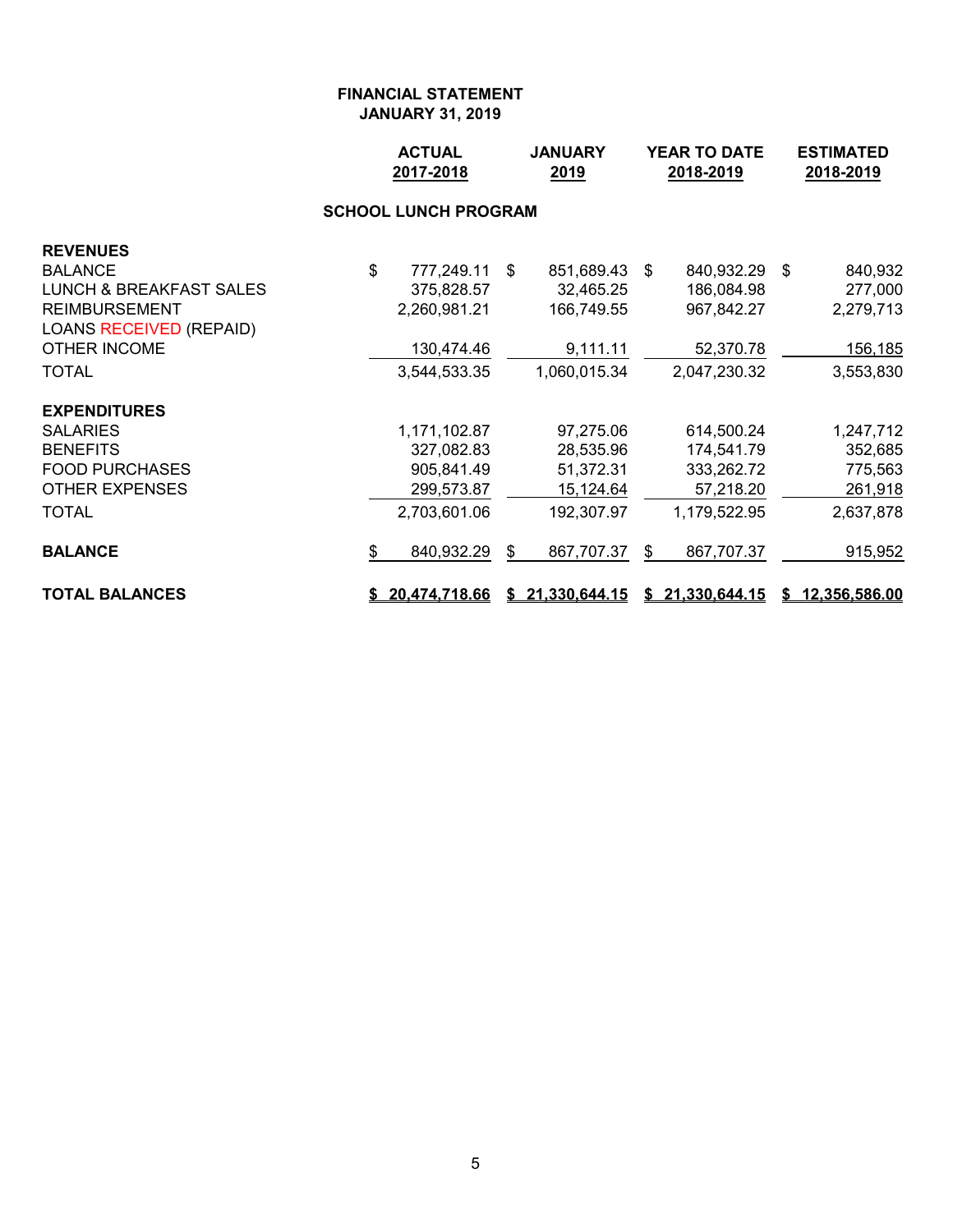| <b>ACTUAL</b> | <b>JANUARY</b> | <b>YEAR TO DATE</b> |
|---------------|----------------|---------------------|
| 2017-2018     | 2019           | 2018-2019           |

# **SCHOOL ACTIVITY ACCOUNTS**

| <b>REVENUES</b>                 |                     |            |                  |
|---------------------------------|---------------------|------------|------------------|
| <b>BALANCE</b>                  | \$<br>590,225.22 \$ | 649,408.93 | \$<br>624,151.40 |
| <b>ADMISSIONS</b>               | 187,561.96          | 13,535.00  | 126,301.98       |
| SCHOOL SPONSORED SALES          | 143,488.87          | 8,931.43   | 74,379.53        |
| STUDENT SPONSORED SALES         | 189,497.25          | 7,672.22   | 138,168.92       |
| OTHER STUDENT ACTIVITIES        | 216,247.03          | 2,276.60   | 63,795.86        |
| OTHER COMMUNITY SERVICES        | 18,108.66           |            | 16,431.75        |
| <b>PRIVATE CONTRIBUTIONS</b>    | 186,865.18          | 24,235.87  | 113,510.51       |
| <b>MISCELLANEOUS</b>            | 52,146.27           | 1,636.08   | 11,752.66        |
| TOTAL                           | 1,584,140.44        | 707,696.13 | 1,168,492.61     |
| <b>EXPENDITURES</b>             |                     |            |                  |
| <b>PURCHASES SERVICES</b>       | 285,045.92          | 13,800.64  | 136,557.91       |
| <b>SUPPLIES &amp; MATERIALS</b> | 537,819.04          | 36,576.91  | 339,691.16       |
| <b>FIXED ASSETS</b>             | 58,252.85           |            | 14,396.10        |
| <b>DUES &amp; FEES</b>          | 78,871.23           | 8,047.69   | 28,576.55        |
|                                 | 959,989.04          | 58,425.24  | 519,221.72       |
| <b>BALANCE</b>                  | 624,151.40          | 649,270.89 | 649,270.89       |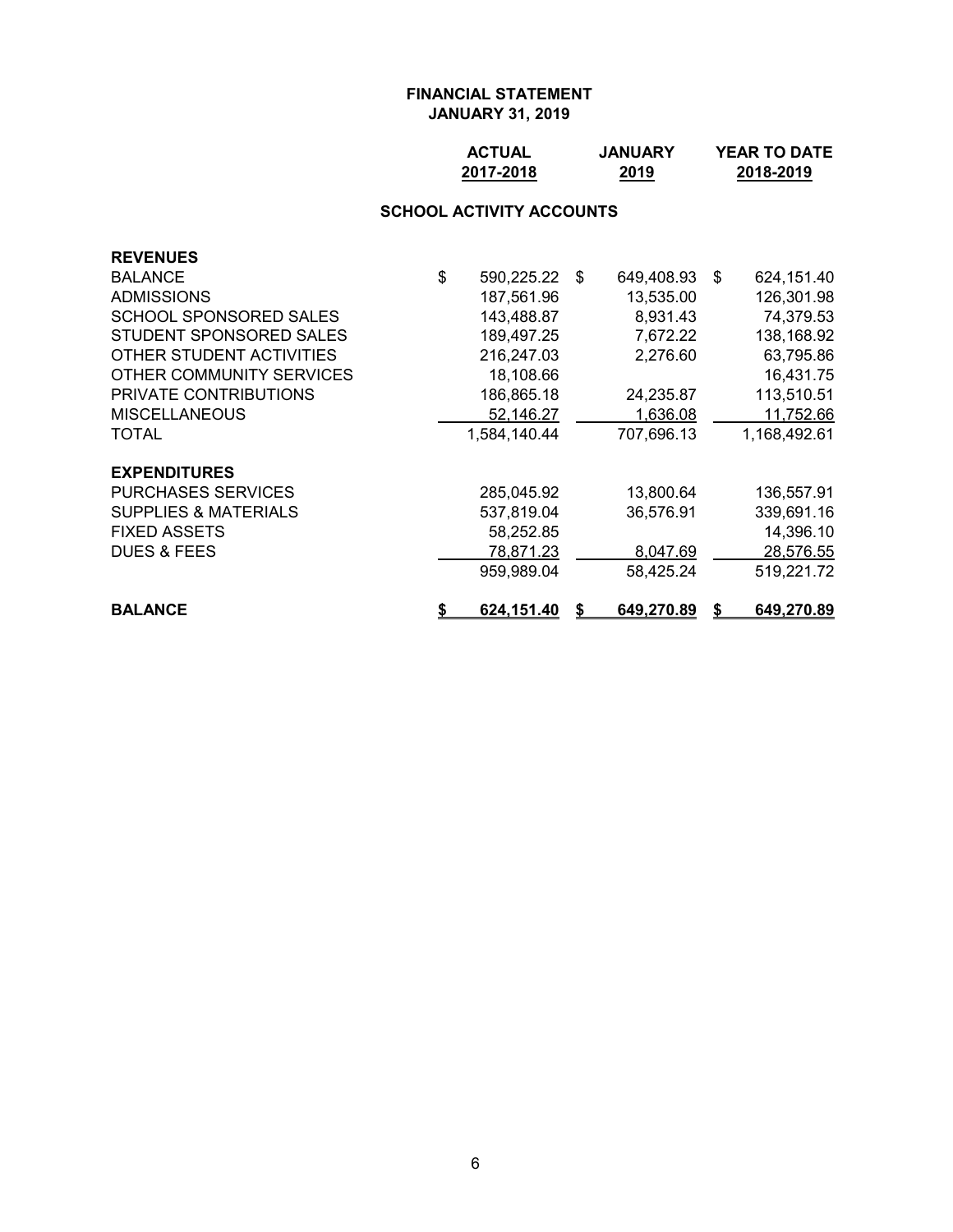#### **CITIZENS BANK ACCOUNT BALANCES JANUARY 31, 2019**

CHECKING ACCOUNT #0376886401 \$ 9,528,742.62

#### **SCHEDULE OF INVESTMENTS JANUARY 31, 2019**

| PURCHASED CERTIFICATE OF DEPOSIT 12/01/2017<br>IN THE AMOUNT OF \$1,884,528.99 AT A RATE OF 1.30%<br>MATURING 12/01/2019 | \$. | 1,886,609.72 |
|--------------------------------------------------------------------------------------------------------------------------|-----|--------------|
| PURCHASED CERTIFICATE OF DEPOSIT 12/04/2018<br>IN THE AMOUNT OF \$8,086,076.21 AT A RATE OF 1.31%<br>MATURING 2/04/2019  | \$. | 8,095,004.12 |
|                                                                                                                          |     | 9,981,613.84 |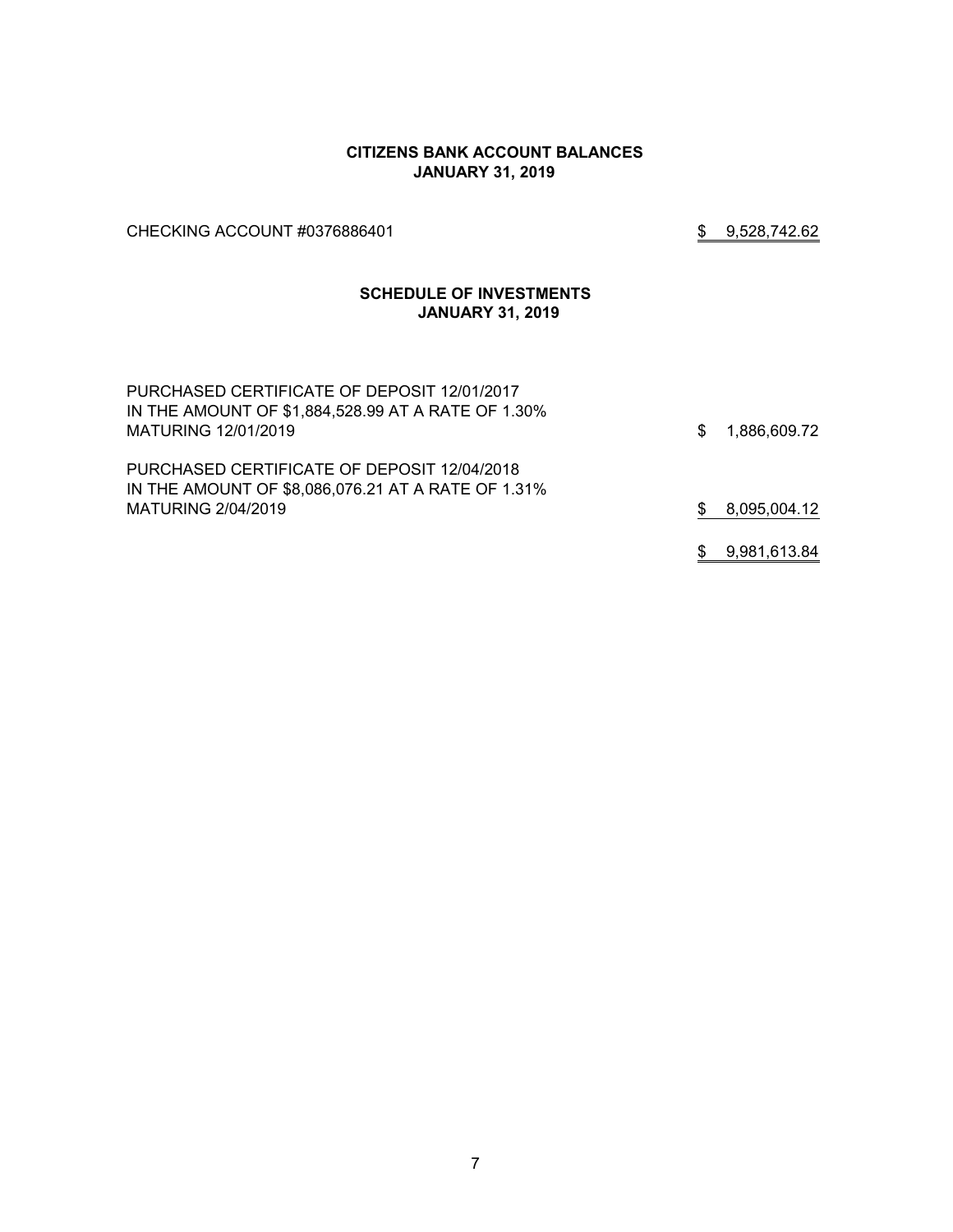# **MISCELLANEOUS INCOME ACCOUNT ANALYSIS JANUARY 2019**

| <b>OPERATING FUNDS</b>                               | <b>JANUARY</b> | YEAR TO DATE |
|------------------------------------------------------|----------------|--------------|
| <b>G/T ADVANCED PLACEMENT</b>                        |                | 9,950.00     |
| <b>ISEP GRANT</b>                                    |                |              |
| <b>RISE ACADEMY</b>                                  |                |              |
| PRIVATE DONATIONS                                    |                |              |
| PRESCHOOL AFTER HOURS CARE                           |                |              |
| <b>EARLY CARE &amp; EDUCATION GRANT</b>              |                | 1,979.56     |
| AR SCHOOL RECOGNITION                                |                | 74,377.26    |
| GENERAL IMPROVEMENT FUND GRANT-ADULT ED              |                |              |
| NEW CTE PROGRAM START UP GRANTS                      |                | 9,350.00     |
| <b>FACILITIES &amp; TRANSPORTATION REIMBURSEMENT</b> | 321.68         | 12,191.92    |
| PERCENTAGE THEATER ADMISSIONS                        |                | 212.34       |
| <b>COTTON GALLERY ROYALTIES</b>                      |                |              |
| <b>HALL OF HONOR</b>                                 |                | 960.00       |
| <b>REIMBURSEMENT FEES</b>                            |                |              |
| PRIOR YEAR LUNCH CHARGES                             |                |              |
| <b>GAME &amp; FISH GRANT</b>                         |                |              |
| <b>REFUND PRIOR YEAR EXPENSES</b>                    | 720.00         | 21,281.79    |
| CAREER NEW PROGRAM START UP                          |                |              |
| EMPLOYEE JURY/SUBPOENA FEES                          | 120.00         | 380.00       |
| <b>HANNA OIL-GAS &amp; ROYALTY</b>                   |                |              |
| STEPHENS PRODUCTION-GAS ROYALTIES                    |                |              |
| WAELDER OIL & GAS-GAS ROYALTIES                      | 15.28          | 15.28        |
| <b>XTO ENERGY-GAS ROYALTY</b>                        | 346.96         | 2,216.77     |
| SALE OF FIXED ASSETS & SUPPLIES                      | 3,821.00       | 10,946.01    |
| <b>REBATE</b>                                        |                |              |
| ATU-REIMBURSEMENT CONCURRENT CREDIT                  |                | 382,221.00   |
| <b>JATC-FEES</b>                                     |                |              |
| PAYROLL REIMBURSEMENT-TRANSFER                       | 200.42         | 7,776.63     |
| FEDERAL FLOOD CONTROL                                |                | 85.97        |
| FEDERAL MINERAL LEASE                                |                | 5.87         |
| PROPERTY DAMAGES REIMBURSEMENTS                      |                | 293.58       |
| <b>ETS HONORARIUM</b>                                |                | 780.00       |
| <b>USAC E-RATE</b>                                   |                | 2,155.43     |
| <b>BLUEBIRD WNC445 SPECTRUM LEASE</b>                |                |              |
| <b>PHOTOGRAPHY</b>                                   | (115.00)       | 6,340.00     |
|                                                      |                |              |
| <b>TOTAL</b><br>\$                                   | 5,430.34 \$    | 543,519.41   |